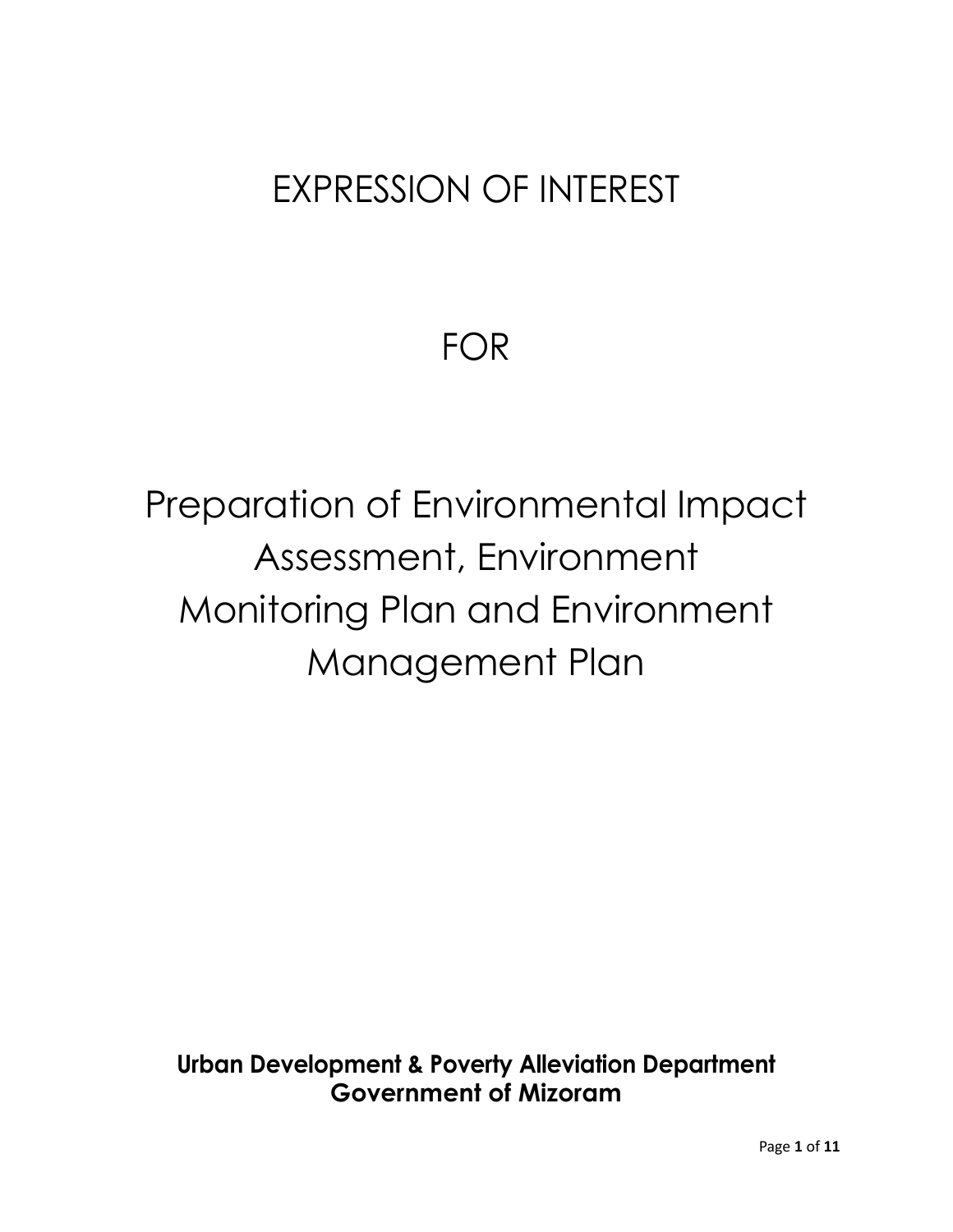Date: 02.06.2022

No: B. 13036/7/2021-DTE(UD&PA)

#### **NOTICE INVITING EXPRESSION OF INTEREST**

Urban Development & Poverty Alleviatioon Department, Govt. of Mizoram invites expression of interest for Preparation of Environmental Impact Assessment, Environmental Monitoring Plan and Environment Management Plan for Solid Waste Management System at Lunglei, Lunglei District, Mizoram.

The EoI is to be submitted in closed covers and addressed to the Director, Urban Development & Poverty Alleviation Department on or before 17/06/2022 2:00 PM.

Eol document can be downloaded from the Department's website www.udpamizoram.nic.in from 03/06/2022 onwards.

Other details can be seen in the EoI document.

(H. LIANZELA) Director Urban Development & Poverty Alleviation Department Mizoram: Aizawl Ph: 0389-2333815 Email: dirudpa.mz@gmail.com Web: www.udpamizoram.nic.in

Page 2 of 11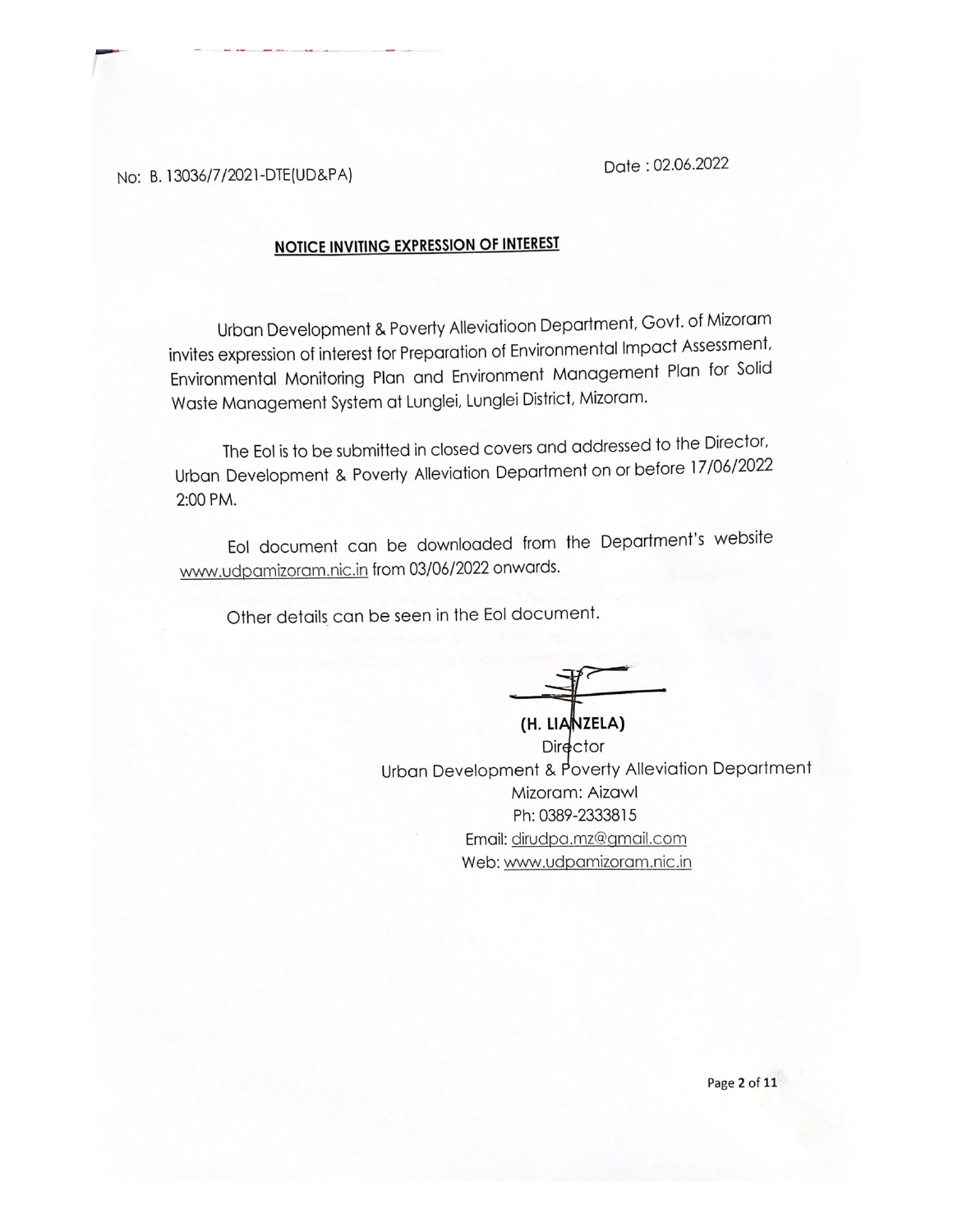#### **Schedule of Events:**

| SI. No.        | Event                                                                          | Date                                         | Venue                                 |  |
|----------------|--------------------------------------------------------------------------------|----------------------------------------------|---------------------------------------|--|
|                | DATE FOR DOWNLOADING<br>EOI DOCUMENT                                           | 3rd June, 2022                               | www.udpamizoram.nic.i<br>$\mathbf{L}$ |  |
| $\overline{2}$ | <b>LAST DATE FOR RECEIVING</b><br><b>QUERIES &amp; COMMENTS</b>                | 10th June, 2022<br>Up to 5:00 PM             | Directorate of UD&PA                  |  |
| 3              | <b>LAST DATE FOR SUBMISSION</b><br>OF EXPRESSION OF INTEREST<br>(EOI DUE DATE) | 17 <sup>th</sup> June, 2022<br>Up to 2:00 PM |                                       |  |
|                | OPENING OF EOI                                                                 | 17 <sup>th</sup> June, 2022<br>3:00 PM       |                                       |  |

- 1. If any date specified herein is a holiday, then the next working day will be considered for the activity and the time will remain the same.
- 2. The Schedule indicated above is tentative and the Department may change any or the entire schedule under intimation to Consultants.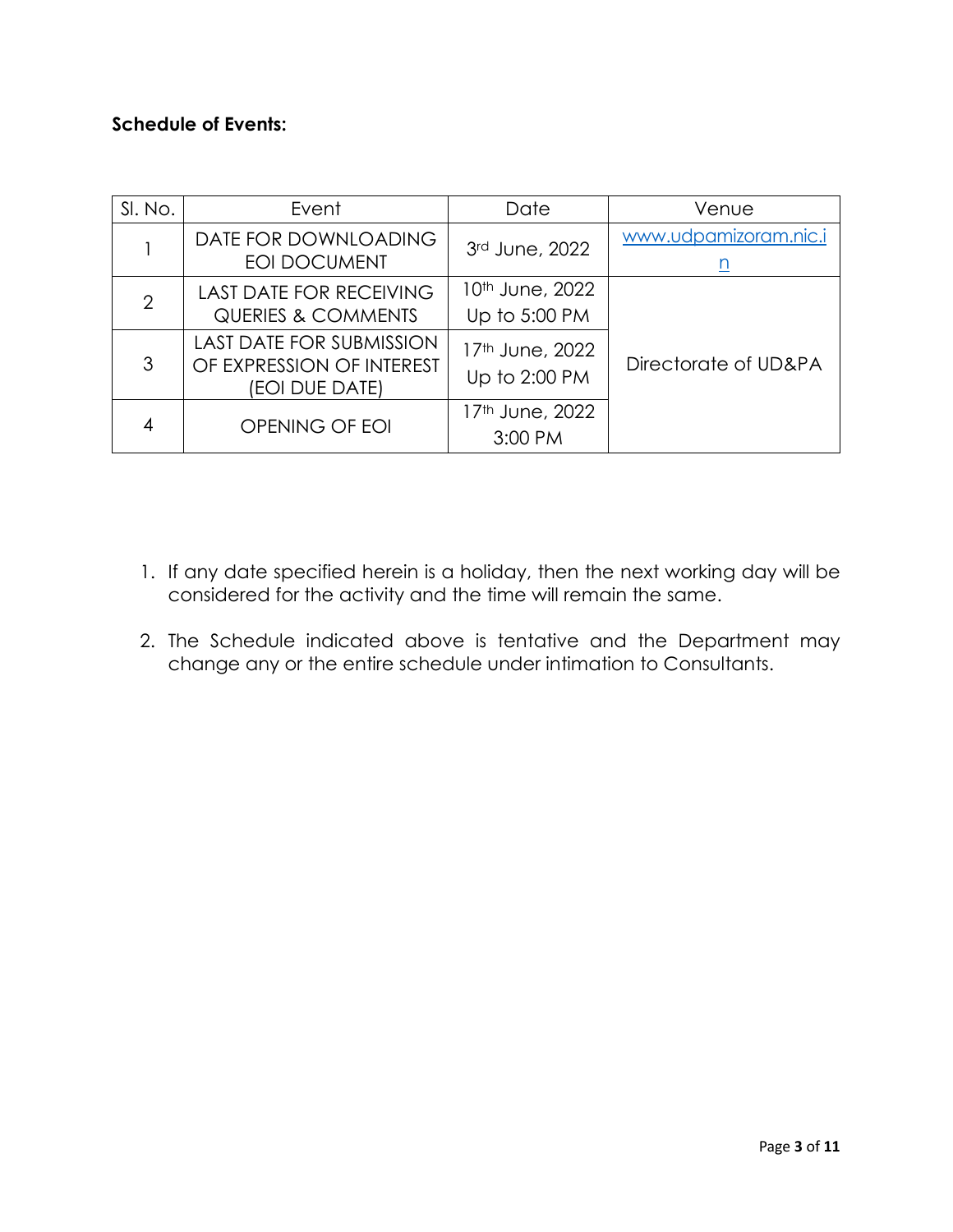#### **Notice for Expression of Interest Preparation of Environmental Impact Assessment, Environmental Monitoring Plan and Environment Management Plan for Solid Waste Management System at Lunglei**

#### **1. Project Background:**

The Solid Waste Management System at Lunglei will cater all the solid waste related matters by using scientific method of processing and disposal. The project will include setting up of offices, quarters, check post, weighbridge, Mechanicalcompost centre, waste resource management centre and landfill with leachate pond.

#### **Summary of SWM in Lunglei:**

| <b>Components</b>             | <b>Status/Remarks</b>       |  |
|-------------------------------|-----------------------------|--|
| Municipal waste generation    | 25.65 TPD                   |  |
| Per capita waste generation   | 300 grams                   |  |
| Door to Door waste generation | Yes                         |  |
| Waste collection vehicles     | Yes                         |  |
| Waste dumping                 | Open dumping                |  |
| Street sweeping               | Daily on major roads        |  |
| Waste collection frequency    | Collected on Alternate days |  |

The Project aims at ensuring:

- 1. Segregation of waste at source.
- 2. Street sweeping covering all the areas of the city.
- 3. Transportation of bio-degradable and inert materials in covered vehicles.
- 4. Setting up of mechanical-compost plant.
- 5. Setting up of waste resource management centre with baling machine.
- 6. Sanitary Landfill for inert/hazardous waste

This EoI intends to shortlist agencies capable of Preparation of Environmental Impact Assessment, Environmental Monitoring Plan and Environment Management Plan for Solid Waste Management System at Lunglei.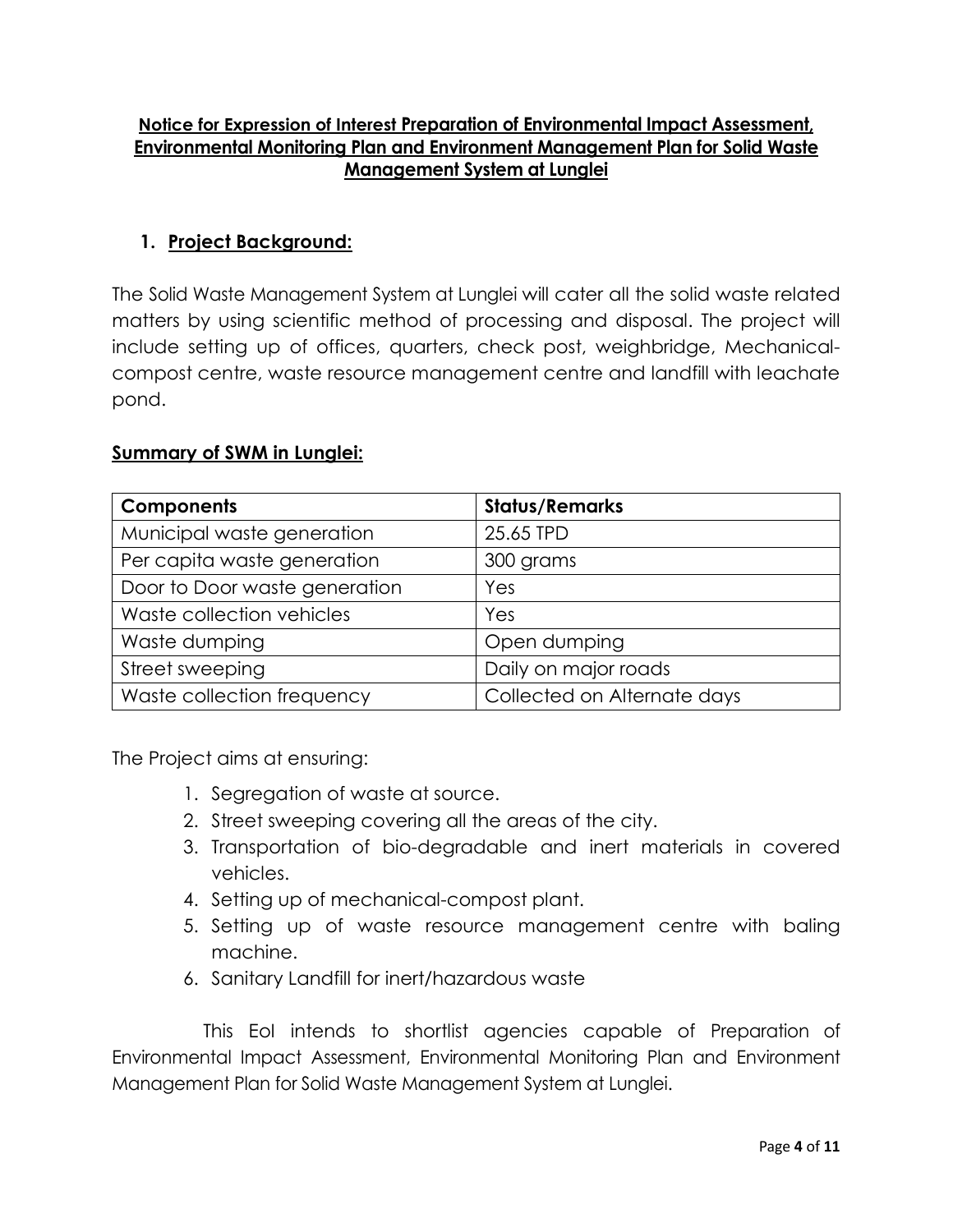#### **2. Request for Expression of Interest (EOI):**

Urban Development & Poverty Alleviatioon Department, Govt. of Mizoram invites expression of interest for Preparation of Environmental Impact Assessment, Environmental Monitoring Plan and Environment Management Plan for Solid Waste Management System at Lunglei

#### **3. Validity of EoI:**

The EoI shall be valid for a period of not less than 120 days from the EoI Due Date. Urban Development & Poverty Alleviatioon Department reserves the right to reject any EoI which does not meet the requirement.

#### **4. EoI Fee:**

EoIs should be accompanied by a Demand Draft of Rs. 10,000/- in favour of Director, Urban Development & Poverty Alleviatioon Department.

#### **5. Fee:**

- i. The Consultant/Firm shall be paid fee as per the detailed estimated amount of the project and other charges as applicable.
- ii. Any tax levied by laws, such as Service tax etc. contingent to professional services rendered, shall be payable by the UD&PA Department, over and above the gross fees charged in relation to the services provided.

#### **6. Schedule of Payment:**

The Consultant/Firm shall be paid professional fee in the following stages consistent with the work done plus other charges and reimbursable expenses agreed upon:

| Stage 1<br>On submitting Draft EIA & EMP Report.                          | 20% of the fees |
|---------------------------------------------------------------------------|-----------------|
| Stage 2<br>On acceptance of Draft EIA & EMP Report<br>by UD&PA Department | 40% of the fees |
| Stage 3<br>On Environmental Clearance received.                           | 40% of the fees |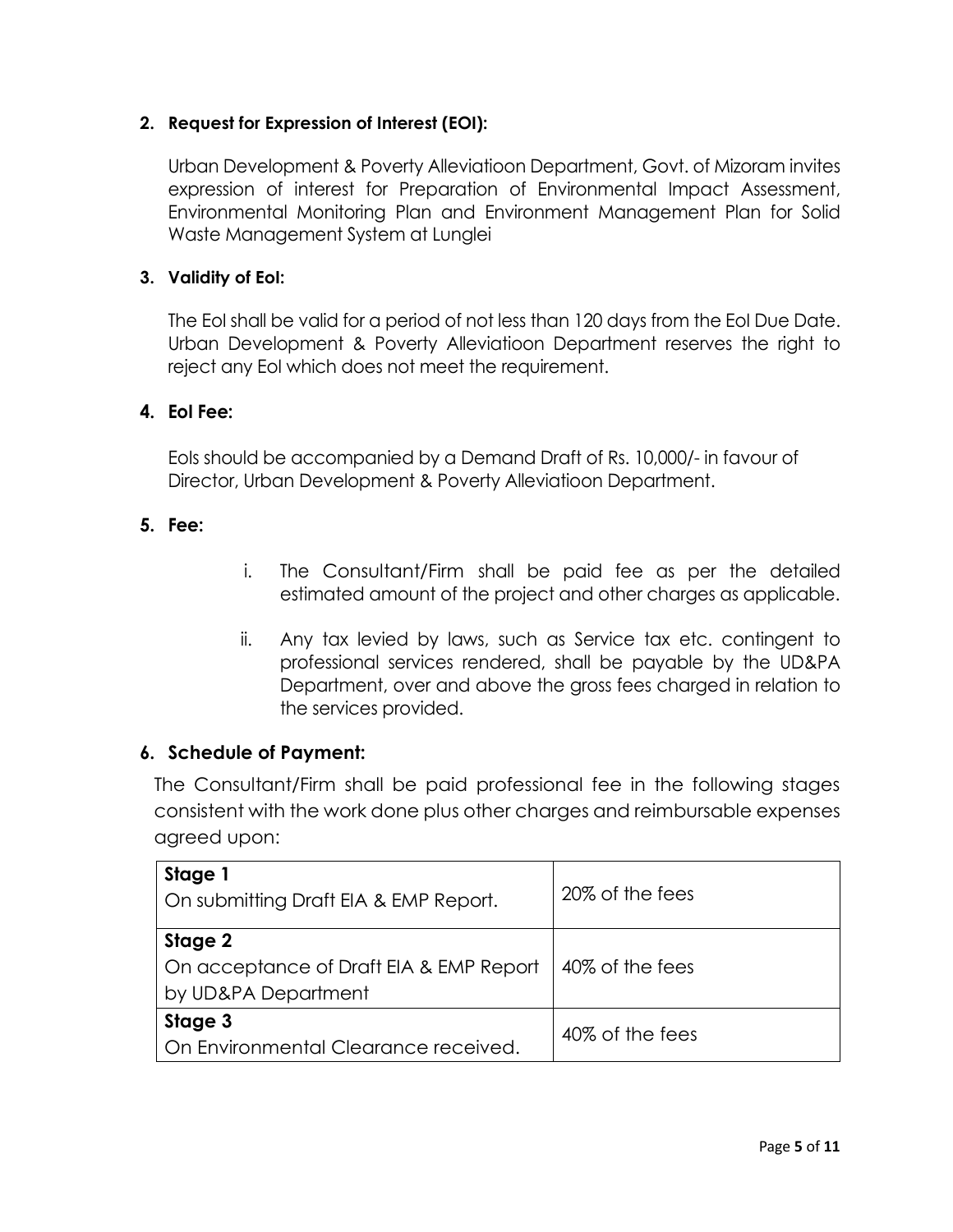#### **7. Eligibility Criteria:**

To be eligible the applicant:

- i. Should have accreditation from Quality Council of India/National Accreditation Board of Education and training (QCI/NABET) as per EIA Notification, 2006 and should produce a certificate in this regard.
- ii. Should not have been blacklisted or debarred from participating in tenders by any Central / State Government agencies or autonomous bodies or universities/ institutions. (An undertaking to this affect should be furnished).
- iii. Should submit the following documents
	- a. List of similar projects undertaken in the past (including completed and ongoing projects, in India and abroad) with details as per form given in Appendix I.
	- b. Company Registration certificate and in case of partnership company, partnership deed with power of attorney. In case of non-Indian entity, equivalent documents must be furnished (similarly for items c-f below)
	- c. PAN Card of the firm
	- d. List of clients presently being served/served in past for similar work, with Contact name, address and mobile no., accompanied by relevant work orders/ pay orders/ client certificates
	- e. Consultants may associate with other firms to enhance their qualifications but should indicate clearly whether the association is in the form of a joint venture and/or a subconsultancy. In the case of a joint venture, all the partners in the joint venture shall be jointly and severally liable for the entire contract, if selected. The nature of association i.e. whether JV or Sub-Consultant, must be clearly mentioned in the Expression of Interest.

#### **8. Brief description of the Selection Process:**

The firms whose proposals have been selected at this stage will thereafter be assigned to prepare and submit Environmental Impact Assessment, Environmental Monitoring Plan and Environment Management Plan for Solid Waste Management System at Lunglei till the final Environmental Clearance is received.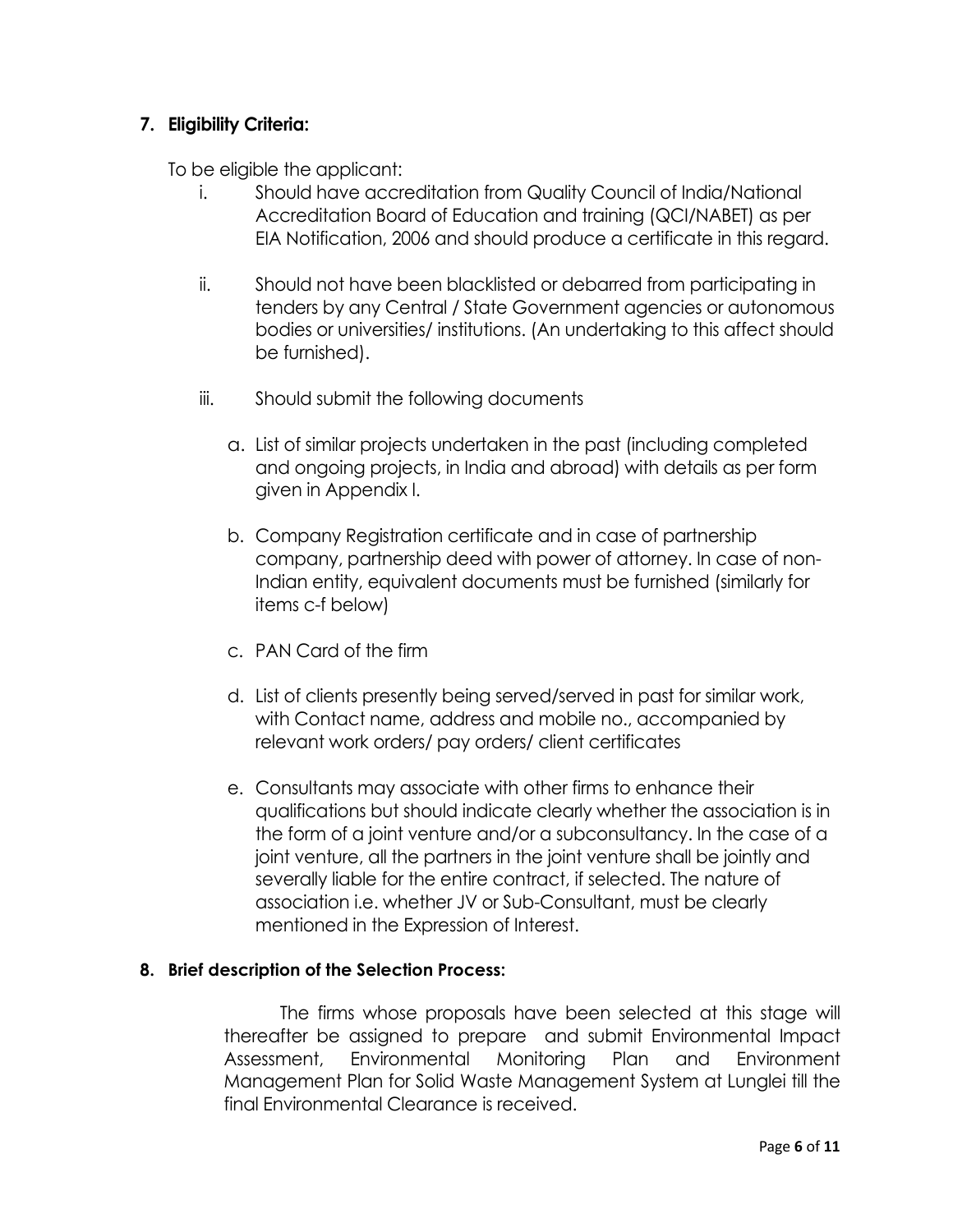#### **9. Submission of EOIs:**

The agencies fulfilling the eligibility criteria may submit their application against this EoI along with reasonable cost for preparation of Environmental Impact Assessment, Environmental Monitoring Plan and Environment Management Plan for Solid Waste Management System at Lunglei, Lunglei District, Mizoram together with requisite documents upto 2:00 PM on 17/05/2022 to the Director, Urban Development & Poverty Alleviatioon Department, Govt. of Mizoram in a sealed envelope, clearly mentioning on the envelope:

#### **"EoI Notice No. ………… For Preparation of Environmental Impact Assessment, Environmental Monitoring Plan and Environment Management Plan for Solid Waste Management System at Lunglei**, **Lunglei District, Mizoram."**

To,

 The Director Urban Development & Poverty Alleviatioon Department Govt. of Mizoram

From,

 $\mathcal{L}_\text{max}$  , and the set of the set of the set of the set of the set of the set of the set of the set of the set of the set of the set of the set of the set of the set of the set of the set of the set of the set of the Contact No. Email Id.

#### **10. Clarifications:**

10.1 Any firm requiring any clarification may notify Urban Development & Poverty Alleviatioon Department in writing. Firms should send in their written queries latest by the Last Date for Receiving Queries as given in the Schedule of Events. Urban Development & Poverty Alleviatioon Department will respond to any request for clarification as per the calendar of the event prior to the deadline for submission of EoI.

10.2 To facilitate evaluation of EoI, Urban Development & Poverty Alleviatioon Department may, at its sole discretion, seek clarifications in writing from any Firm regarding its EoI. Notwithstanding anything contained in the EoI Document, Urban Development & Poverty Alleviatioon Department reserves the right not to take into consideration any such clarifications sought by it for evaluation of the EoI and also reserves the right not to respond to any correspondence received from the Firm after the EoI Due Date.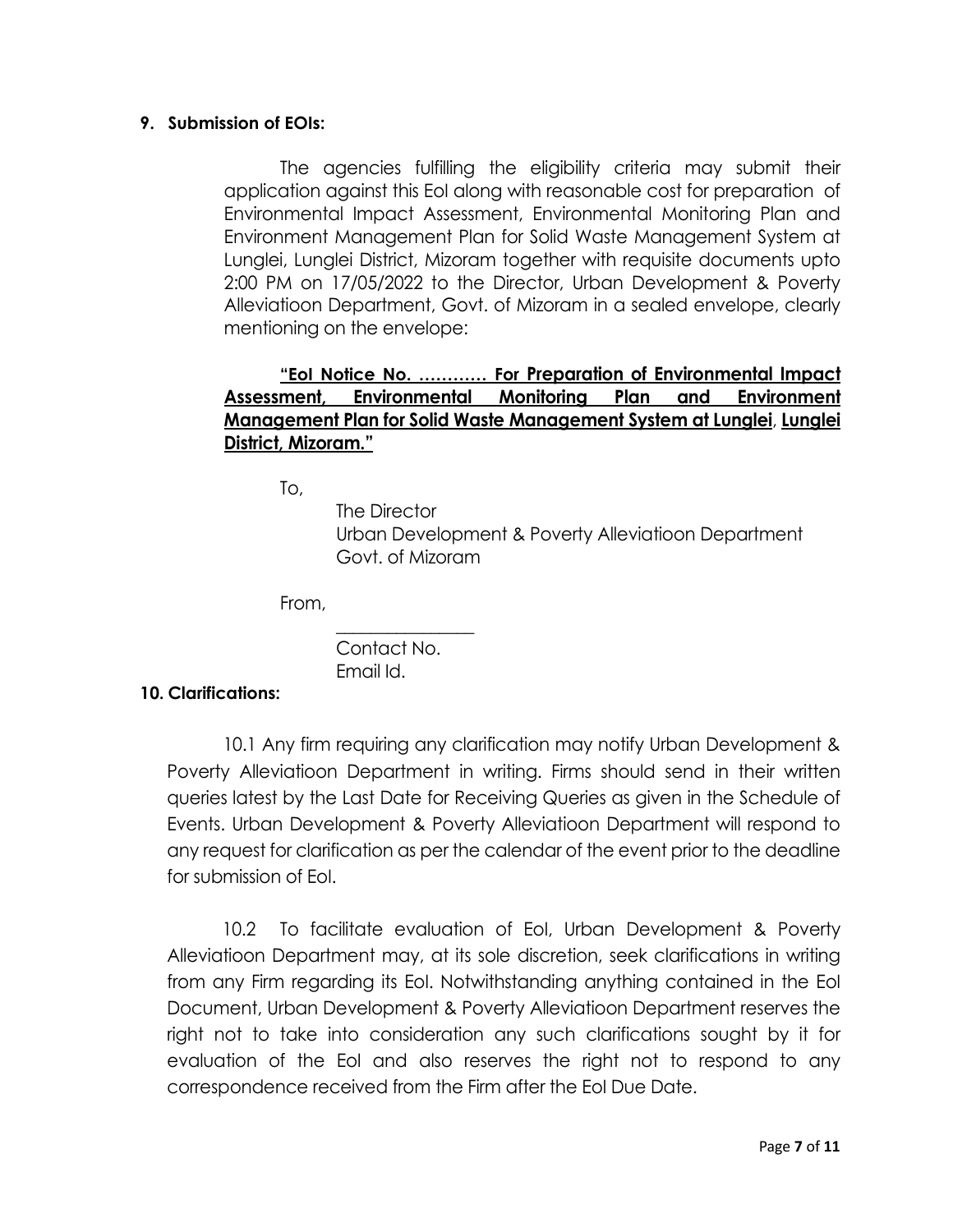- 11 Notification:
- Any Eol with inadequate information/documents or those  $11.1$ received after the closing date and time will not be considered. The short listing will be done on the basis of the above information/ documents. In this regard, the decision of Urban Development & Poverty Alleviatioon Department, Government of Mizoram will be final.
- 11.2 The shortlisted agencies shall be declared and notified in writing by Urban Development & Poverty Alleviatioon Department, Government of Mizoram within 7 (seven) days from the date of opening of Eol.

#### 12 Documents:

The lists of documents to be submitted along with EOI are

- a. Name, address, e-mail, contact No. along with a note on the Ownership and organizational structure & core business area of the consulting firm;
- b. A short write-up on technical and managerial capability of the firm.

13 EOI along with TOR is available at www.udpamizoram.nic.in

14 ToR is attached at Annexure.

(H. LIANZELA) Director Urban Development & Poverty Alleviation Department Mizoram: Aizawl Ph: 0389-2333815 Email: dirudpa.mz@gmail.com Web: www.udpamizoram.nic.in

Page 8 of 11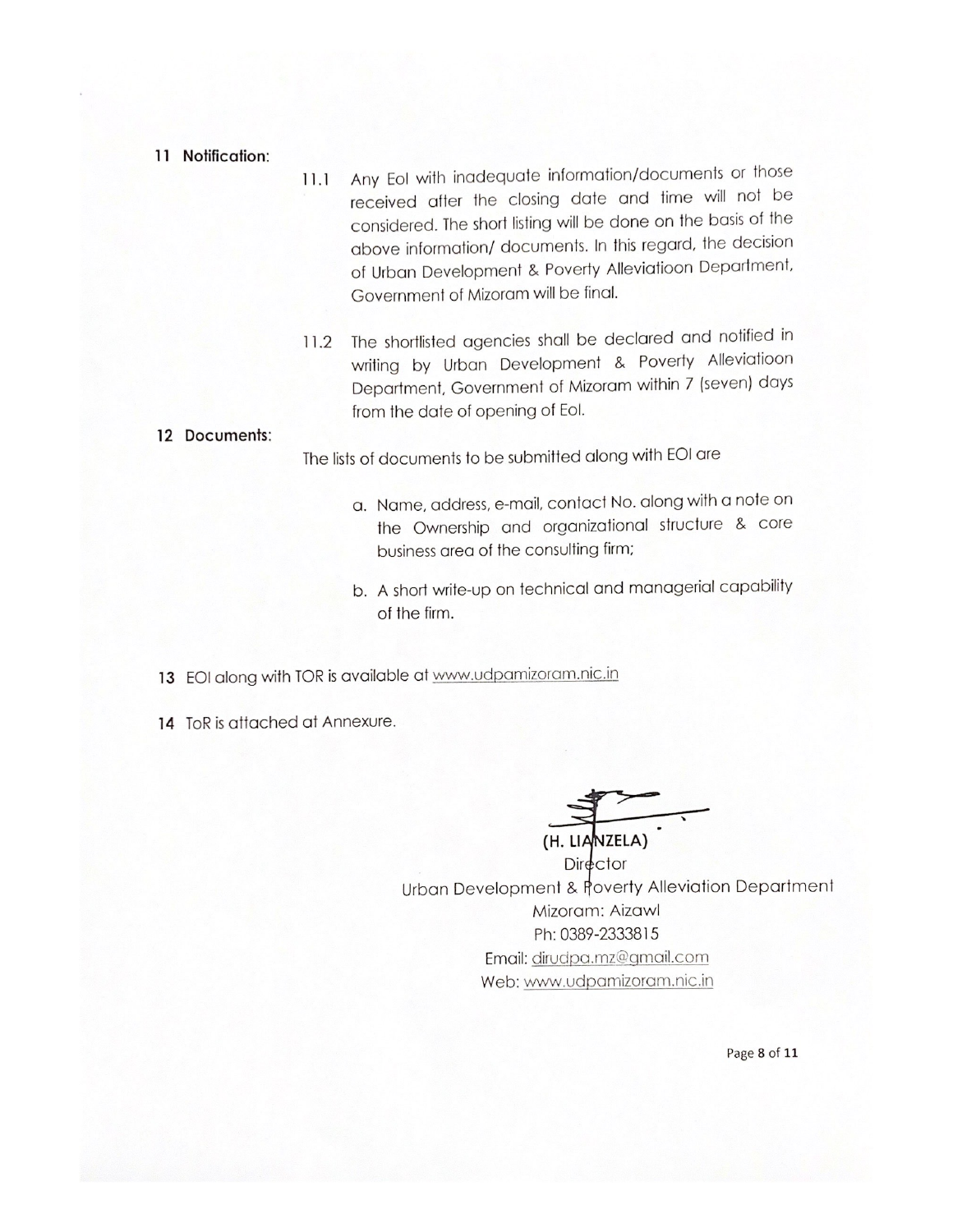### **TERMS OF REFERENCE FOR PREPARATION OF ENVIRONMENTAL IMPACT ASSESSMENT, ENVIRONMENTAL MONITORING PLAN AND ENVIRONMENT MANAGEMENT PLAN**

- 1. Project name and location (Village, District, State)
- 2. Site selection of the project- Nature of land- Agricultural (single/double crop), barren, Govt/private land, status of its acquisition, nearby (in 2-3 km.) water body, population, within 10km, other industries, forest, eco-sensitive zones.
- 3. Occupational health issues. Baseline data on the health of the population in the impact zone and measures for occupational health and safety of the personnel and manpower.
- 4. A 10 km. radius map (on survey of India toposheet) showing co-ordinates of project site, national highway, state highway, district road/approach road, river, canal, natural drainage; protected areas, under Wild Life (Protection) Act, archaeological site, natural lake, flood area, human settlements (with population), industries, high tension electric line, prominent wind direction (summer and winter), effluent drain, if any and ponds etc. should be presented and impacts assessed on the same.
- 5. Layout plan/map of project site showing storage area, green belt area (33% of the project area), all roads, prominent wind direction, processing plant & other infrastructure, etc.
- 6. Detailed plan for construction of retaining wall to check dispersal of waste to other areas.
- 7. Fire Control Plan to check fire outbreak in adjoining areas. Open burning in landfill sites should be discontinued. Risk assessment and on-site emergency plan should be prepared.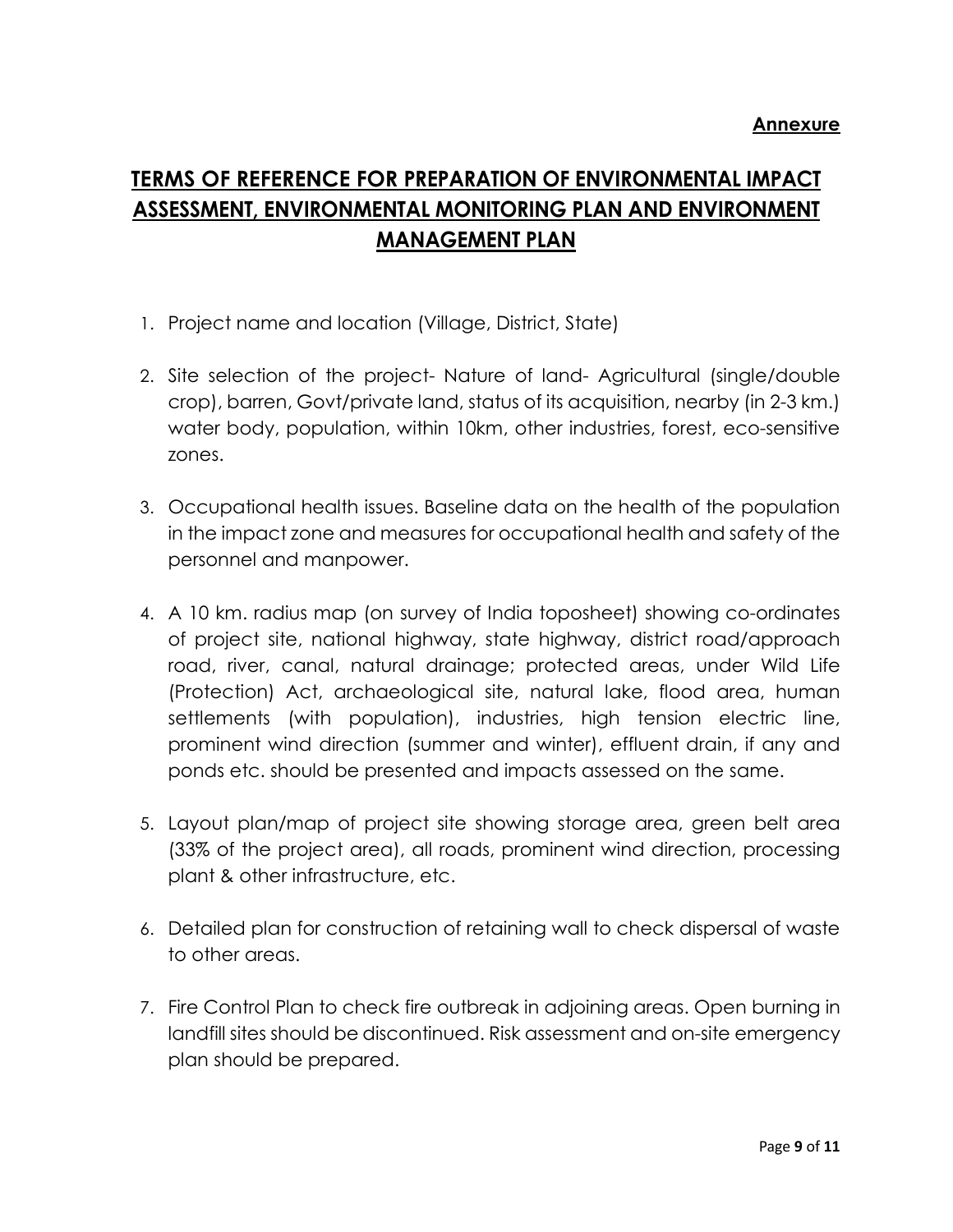- 8. Details of storm water/ leachate collection from the composted area.
- 9. Details of monitoring of water quality around the landfill site. Water analysis shall also include for nitrate and phosphate.
- 10. Details of the dour control measures.
- 11. Details of surface hydrology and water regime and impact on the drainage and nearby habitats/settlements (surroundings), water bodies/rivers/ ponds and mitigative measures during rainy season.
- 12. Status of ambient air quality and surface and ground water quality, soil type, cropping pattern, land use pattern, population, socio-economic status, anticipated air and water pollution.
- 13. Details of impact on water bodies/rivers/ ponds and mitigative measures during rainy season.
- 14. Submit the criteria for assessing waste generation. Any segregation of hazardous and bio-medical wastes.
- 15. Submit a copy of the land use certificate from the competent authority.
- 16. Details of one complete season AAQ data (except monsoon) with the dates of monitoring, impact of the project on the AAQ of the area (including H2S, CHA).
- 17. Submit a copy of the topography of the area indicating whether the site requires any filling, if so, the details of filling, quantity of fill material required, its source and transportation, etc.
- 18. Detail plan of Waste Management.
- 19. Details of protection from surface drainage, and action plan for measures to be taken for excessive leachate generation during monsoon period.
- 20. Details of impact on environmental sensitive areas.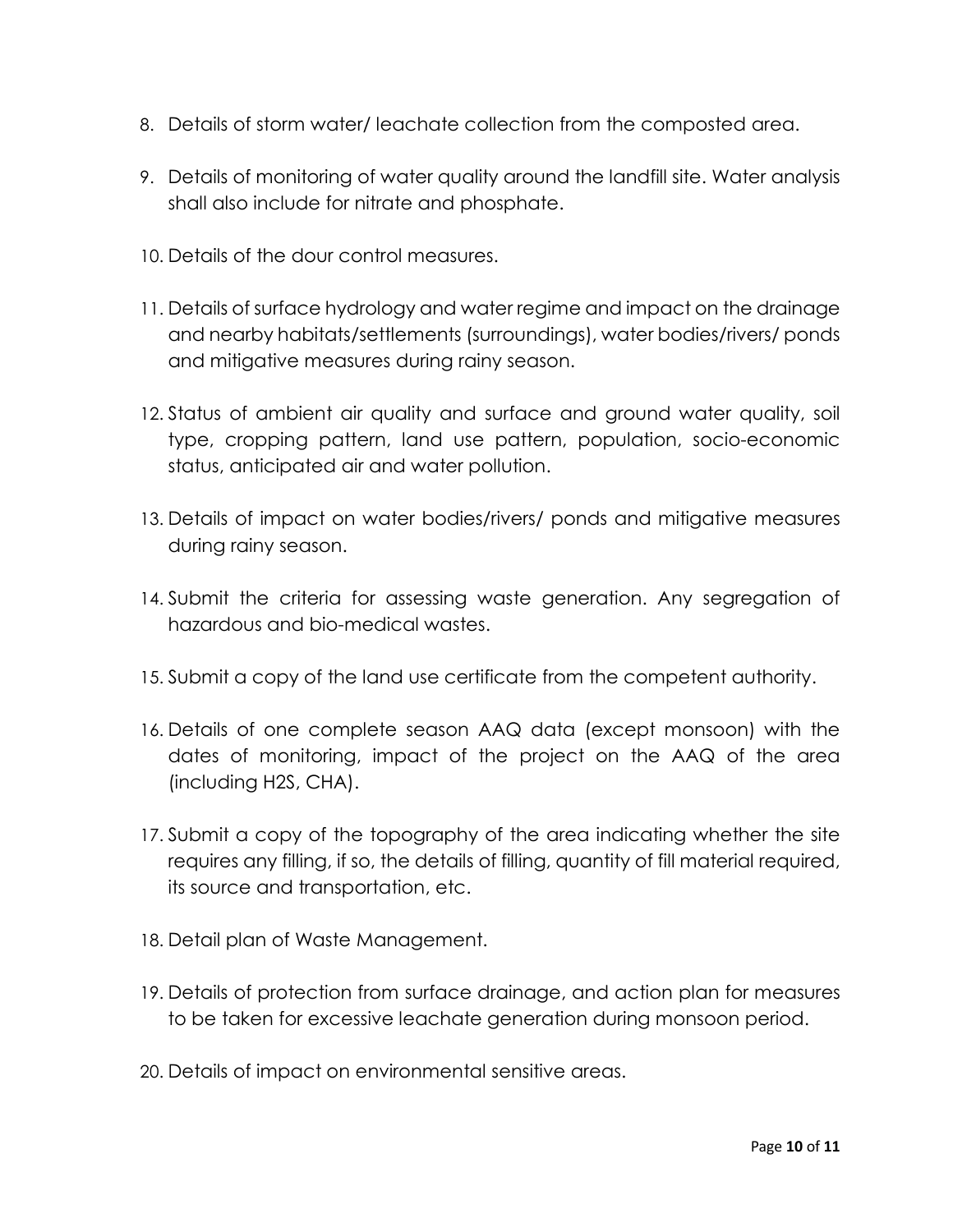- 21. Details of air emission, effluents generation, solid waste generation and their management.
- 22. Details of rehabilitation/compensation package for the project effected people, if any.
- 23. Details of various waste management units with utilities indicating size and capacity for the proposed project.
- 24. Methodology for remediating the project site, which is being used for open dumping of garbage.
- 25. Detailed Environment Monitoring Plan and Environment Management Plan with costs and parameters.
- 26. The cost of the Project (capital cost and recurring cost) as well as the cost towards implementation of EMP should be clearly spelt out.
- 27. Details of litigation pending against the project, if any, with direction /order passed by any Court of Law against the Project should be given.
- 28. The draft ElA/EMP report as per above ToR shall be submitted to the State Pollution Control Board for public hearing and the issues raised by the public shall be incorporated in the Final ElA/EMP report.
- 29. Public hearing may also be conducted for the project in accordance with provisions of Environmental Impact Assessment Notification, 2006.
- 30. In addition, the following safeguards maybe included in the project.
	- a) Timeline for shifting to zero landfill and 100% waste utilization, treatment and processing. Focus need to be on creation of waste to wealth.
	- b) Retaining wall along the dumping site maybe built to check the dispersal of waste. Moreover, adequate infrastructure maybe created to avoid leakage of pollutants from dumped wastes through underground water.